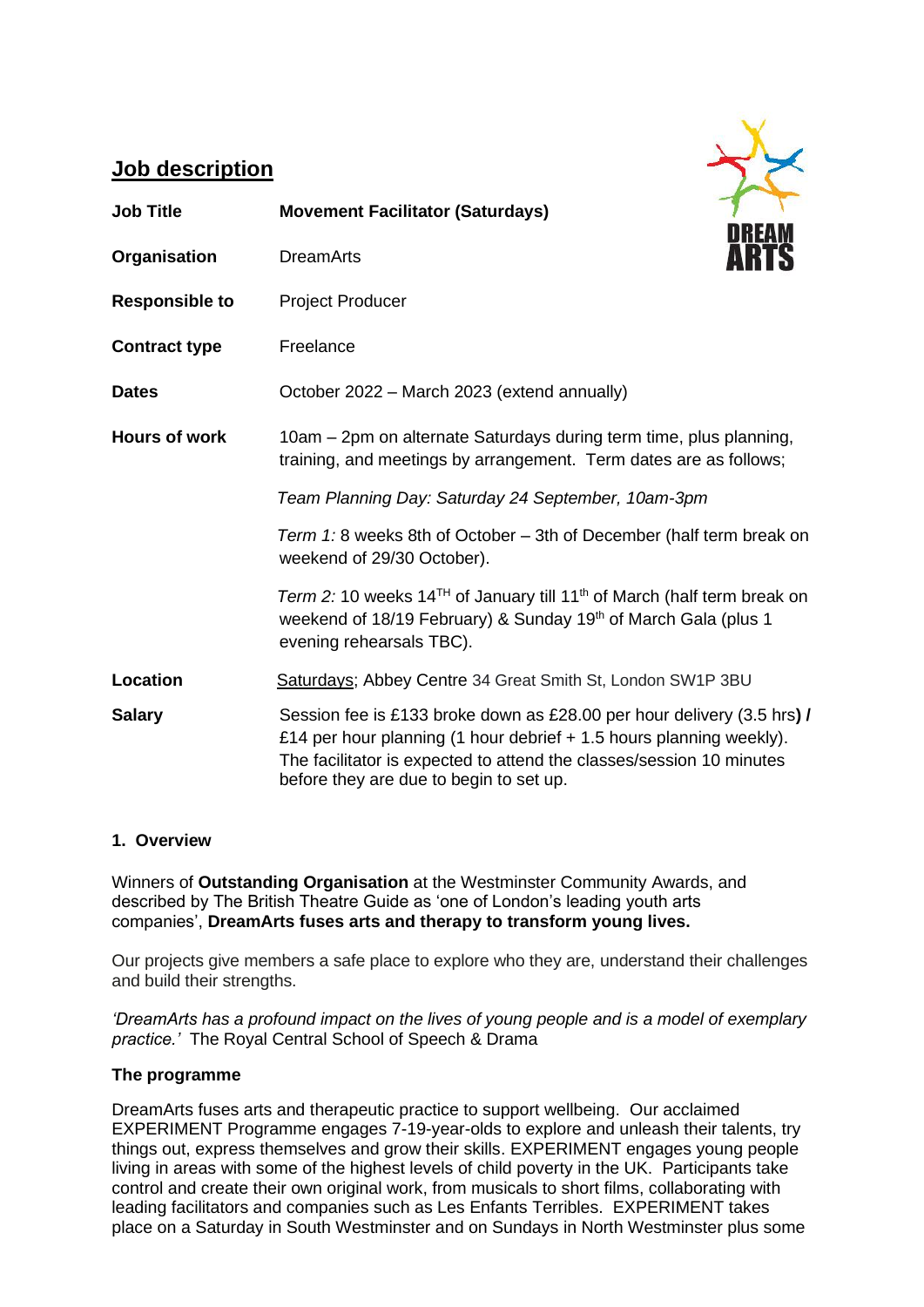special projects during school holidays; no other equivalent affordable programme exists in Westminster, the heart of UK Theatreland.

We are looking for team members who are able to **inspire and support** young people to devise their own work, that are **passionate about engaging participants from marginalised communities**, and are committed to **support wellbeing through the arts**. As a member of the DreamArts family you will **access professional practice development** including how to apply therapeutic approaches within your planning and delivery.

In in last year's staff satisfaction survey 100% of team members felt inspired at DreamArts to do their best at their job, and 100% said that their voice and skills matter at DreamArts.

DreamArts is committed to providing an integrative and inclusive programme and not to discriminate on the grounds of race, ethnic origin, nationality, or culture. We are also committed to becoming a more diverse and culturally representational organisation, therefore any applicant that identifies from a minoritized background and meets the essential criteria will be automatically selected for an interview.

## **2. Job Description**

The candidate will be working with two groups of our regular Junior members ('Small' aged 7- 9yrs and 'Medium' aged 10-12yrs). You will facilitate group dance and movement that will empower members to produce their own original work, including two 20-minute minimusicals to perform at our Gala. You will part of a vibrant team and be able to balance process and end product, delivering a programme that is 'community with a commercial edge'.

#### **Key responsibilities include**

- 1. To plan, develop and deliver skill-based sessions in dance for the DreamArts Experiment Programme.
- 2. To guide and support members through the devising process, resulting in a performance of new 20 minute shows.
- 3. To ensure there is an equal balance between creative development and the growth of personal and social skills.
- 4. To ensure that sessions are participatory, empowering and achieve DreamArts Theory of Change outcomes.
- 5. To provide written a Scheme of Work (termly), written Session Plans prior to each session and Session Reviews post delivery (weekly).
- 6. To work as part of a professional team in the delivery of a high quality service, including the implementation of programme monitoring and evaluation systems as established by DreamArts
- 7. To attend and contribute to daily debriefs to assess how sessions have gone in terms of participants' creativity and wellbeing.
- **8.** To ensure that the principals of inclusivity, , participation and equal opportunities are adhered to in all delivery work.

#### **Person Specification**

- At least 2 years' experience of devising and delivering young person centred programmes in their specialist skill within an arts or educational setting.
- Experience of working with, and an awareness of the needs of younger learners.
- Experience of working in multi-cultural, inner-city environment